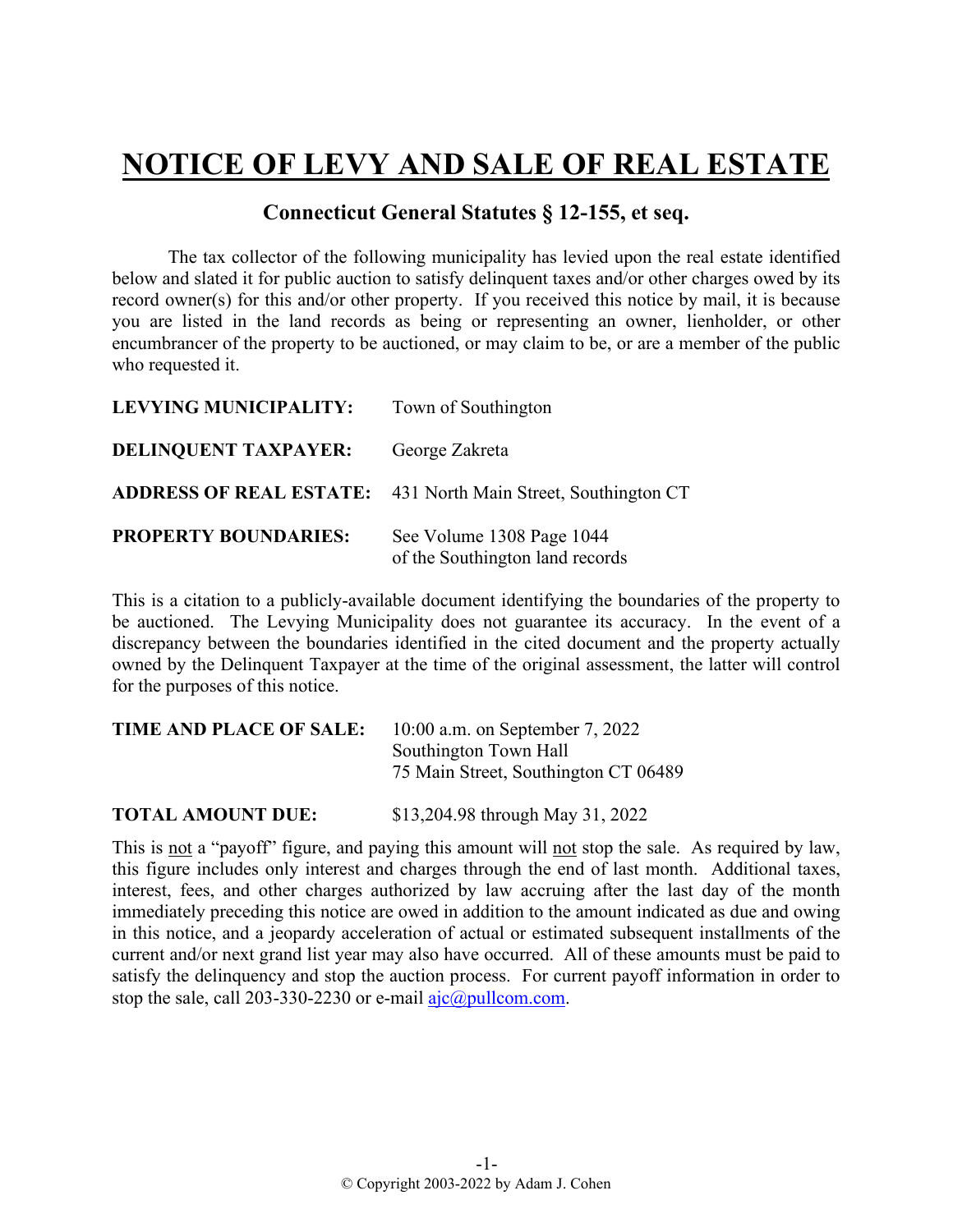**SURVIVING ENCUMBRANCES:** This property will be sold "free and clear" to the winning bidder subject only to: (1) taxes and water/sewer charges laid by the levying municipality which were not yet due and payable at the time of the levy, which is the date accompanying the signature on the first notice of this sale filed in the land records, except as are recovered from the sale; (2) the accrued taxes and water/sewer charges of any other governmental authority against this property; (3) any federal lien recorded until 30 days before the date which is six months after the auction date, except as extinguished pursuant to federal law; (4) easements, covenants and restrictions in favor of other parcels of land predating the time of the levy; (5) solely to the extent any of the delinquencies identified above was assessed on property other than the property to be sold, all encumbrances perfected before this notice was recorded; (6) interests exempt from levy and sale under the Constitution and laws of the United States; (7) the interest of any person or such person's predecessors in title for whom notice of the sale was not sent as required by law, and who had a right to such notice, and who did not in fact know of it within six months thereafter, until expiration of the limitation deadline in C.G.S. § 12-159b; (8) any monetary encumbrance recorded between June 10, 2022 and the date the first notice of this sale was filed in the land records, unless its holder is notified of the tax sale as required by law or in fact knew of it within six months thereafter; (9) any other interest not foreclosed by this tax sale procedure under state law; and (10) the effect of any federal, state, or local law and the restrictions and conditions in the tax sale notices and announced at the auction.

**PERSONS TO WHOM THIS NOTICE IS SENT:** The following persons are, or may claim to be, or may represent, the known holders of choate interests which will be affected by the sale. Absent payment in full before the auction or valid redemption within six months thereafter, the respective titles, mortgages, liens, restraints on alienation, and other encumbrances in this property in favor of all persons with actual or constructive notice thereof shall be extinguished.

| George Zakreta                         | George Zakreta                    |
|----------------------------------------|-----------------------------------|
| 431 North Main Street                  | 109 Sabina Drive                  |
| Southington, CT 06489                  | P.O. Box 137                      |
|                                        | Southington, CT 06489             |
| Dyer Trust 2012-1                      | Kroll McNamara, Evans & Delehanty |
| 1350 Avenue of the Americas, $9th$ Fl. | 65 Memorial Road, Suite 300       |
| New York, NY 10019                     | West Hartford, CT 06107           |
|                                        |                                   |
| Nathan Primus                          |                                   |
| 139 Farmstead Road, Apt. 2             |                                   |
| Southington, CT 06489                  |                                   |